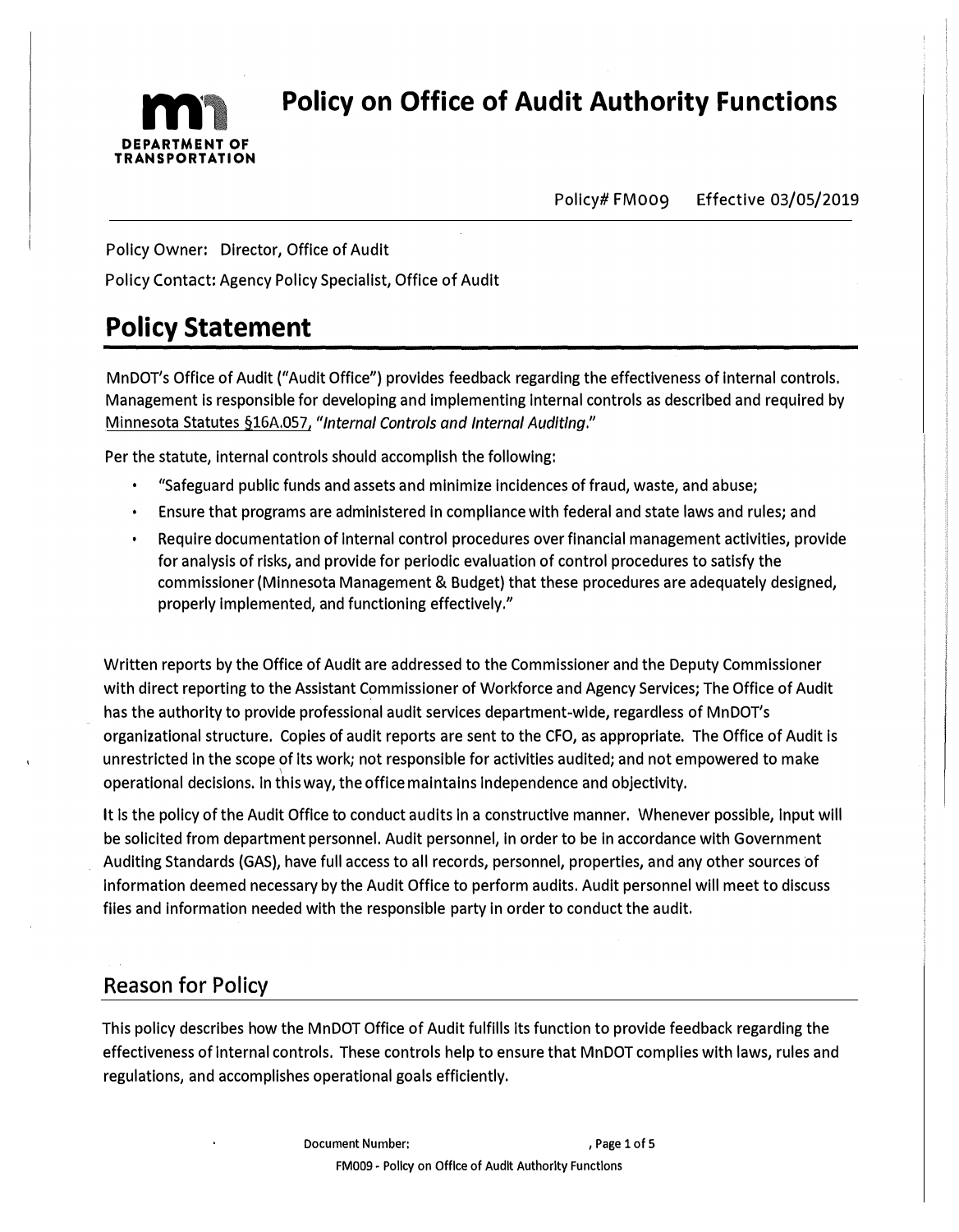### **Applicability**

All Mn DOT employees and external clients of the Mn DOT Audit Office

### **Procedures**

The Office of Audit hosts closeout meetings to discuss the results of audits. After the closeout meetings, a draft audit report is sent to the Commissioner/ Deputy Commissioner who sends a memo to affected Assistant Commissioners for response to recommendations. Draft audit reports are copied to Assistant Commissioner of Workforce and Agency Services and other Individuals who are involved In the audit.

Responses are generally due three (3) weeks after the audit report date. The responses shall contain statements of agreement or disagreement with any findings or observations recommended, as well as actions to be carried out to address the recommendations. The Audit Office is available for consultation to provide clarification of recommendations. The Audit Office is also available to advise the Commissioner/Deputy Commissioner regarding whether the response addresses the recommendation as described above.

The resulting audit report with responses will be published as the final audit report related to the area being audited.

Subsequent requests for copies of the audit report will be responded to by furnishing this final version of the audit report.

A final audit report will be copied to all individuals who were originally copied on the draft audit report.

Commitments made by the Assistant Commissioner(s)/Chlef(s) to Implement new policies and procedures, or take other actions to improve compliance with existing internal controls and requirements, will be monitored by the appropriate Deputy Commissioner. In subsequent audits, the Audit Office will review the status of action taken to address previous audit findings or observations.

### **Responsibilities**

The Office of Audit is responsible for the following types of audits. The Audit Office Manual provides more specifics on types of audits performed.

#### **Continuous Audits**

As defined by the Institute of Internal Auditors (IIA) Global Technology Gulde *"Continuous Auditing: Implications for Assurance, Monitoring, and Risk Assessment,"* continuous auditing is the "automatic method used to perform control and risk assessments on a more frequent basis."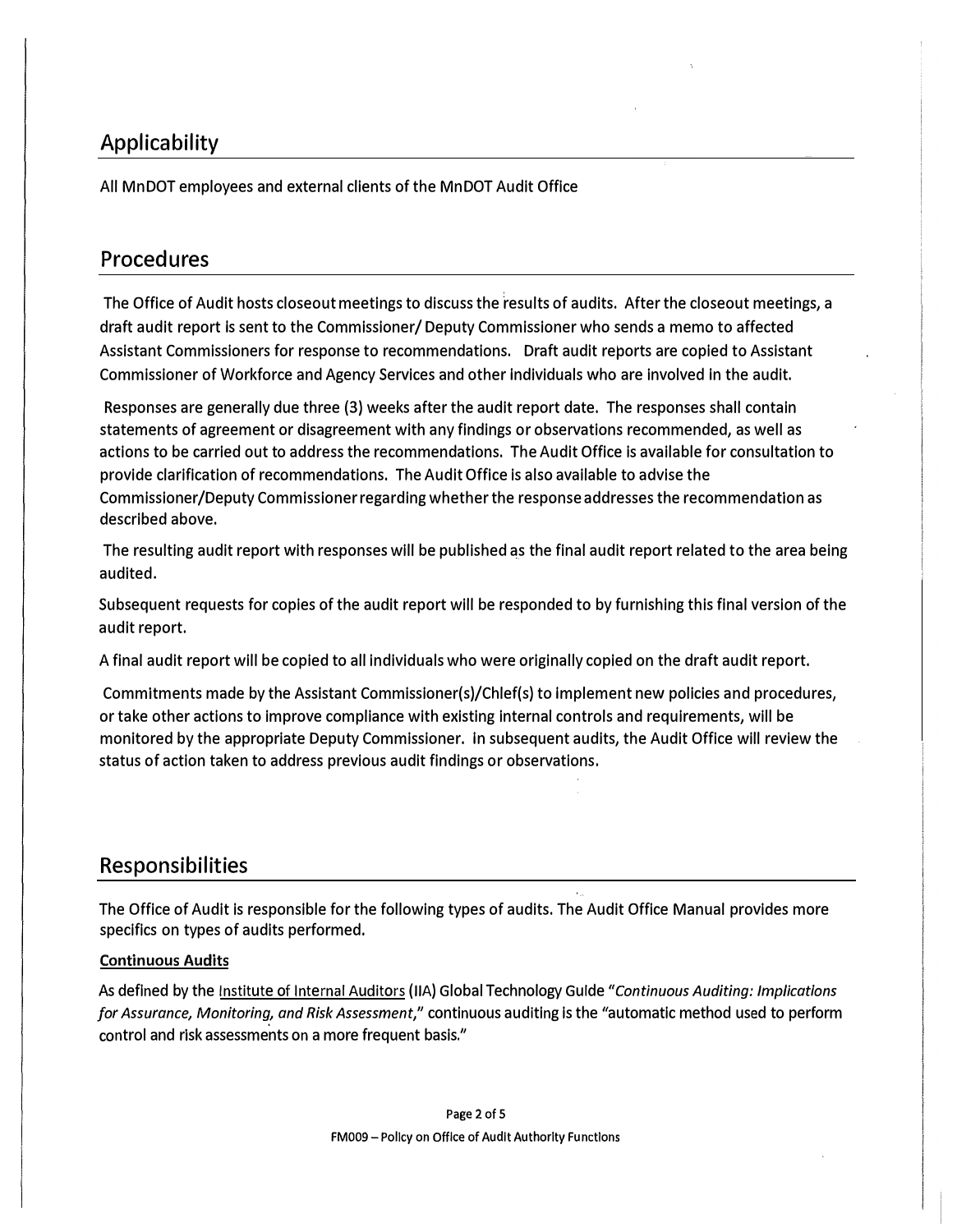#### **Investigations**

It ls the responsibility of each employee to report allegations of wrongdoing. *The Audit Office also conducts Investigations of alleged wrongdoing in collaboration with other offices within MnDOT. The nature and subject matter of the wrongdoing a/legation determine which office wlll lead the investigation into whether misconduct has occurred. The webpage http://www.dot.state.mn.us/reportwrongdoinq/ provides further Information.* 

#### **Contract Audits**

Contracts, payments, and supporting documentation and accounting systems are audited to assess compliance with the following:

- AASHTO "Uniform Audit & Accounting Gulde"
- Generally Accepted Auditing Standards
- Generally Accepted Government Auditing Standards or "Yellow Book"
- Generally Accepted Accounting Principles (GAAP)
- Federal Acquisition Regulation
- Cost Accounting Standards (48 CFR Part 9904)
- Code of Federal Regulations Title 2 Grants and Agreements

### **Resources & Related Information**

AASHTO 2012 Uniform Audit & Accounting Guide Business Data Catalog (BOC)

Federal Acquisition Regulation (FAR)

Generally Accepted Auditing Standards (GAAS)

Government Auditing Standards (The Yellow Book)

MnDOT's Polley Website

Office of Legislative Auditor

Office of State Auditor

OMB Circular A-133, Compliance Supplement, 2013, Office of Management and Budget

Single Audit Act of 1984, Office of Federal Financial Management Single Audit

Single Audit Act Amendments of 1996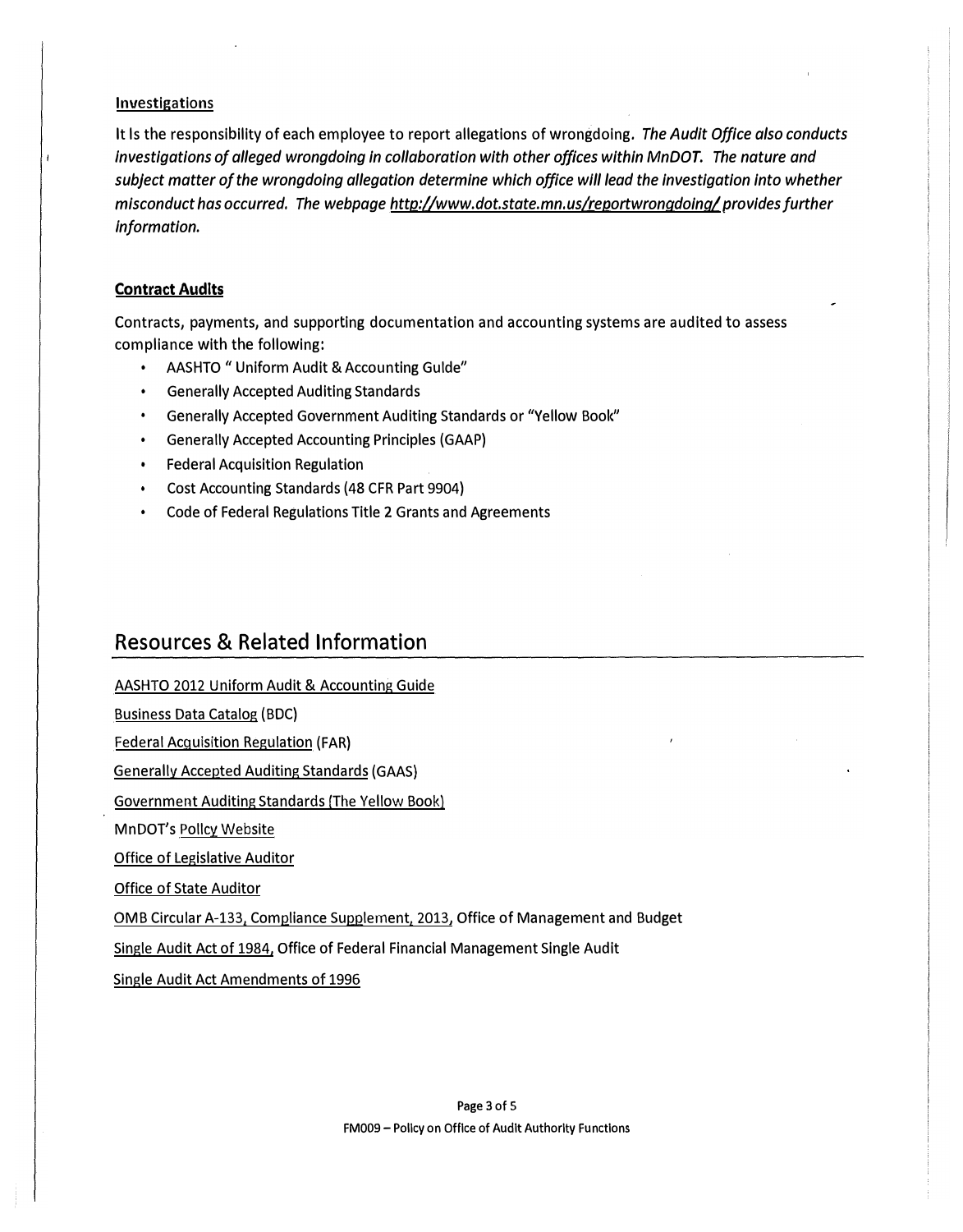## **History & Updates**

### Title: *Policy on Office of Audit Authority Functions*

|                                   | <b>Date</b> | <b>Comments</b>                                                |
|-----------------------------------|-------------|----------------------------------------------------------------|
| <b>Initial</b><br><b>Adoption</b> | 8/20/2013   |                                                                |
| 1 <sup>st</sup> Revision          | 3/05/2019   | Updated references to the agency's organizational<br>structure |
| 2 <sup>nd</sup> Revision          |             |                                                                |

 $\hat{\mathcal{A}}$ 

Page 4 of 5 FM009 - Policy on Office of Audit Authority Functions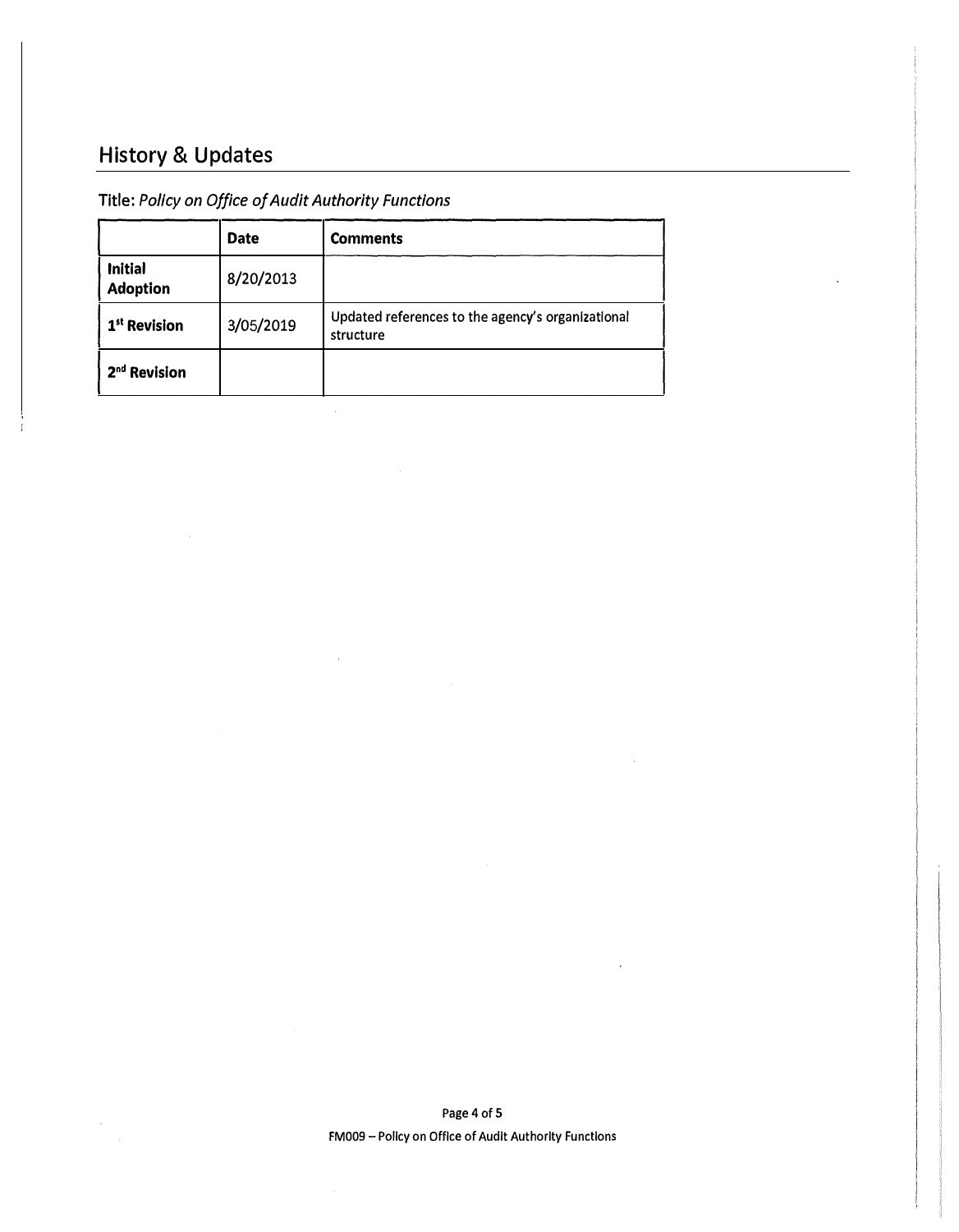# Authorization

 $\overline{a}$  $\ddot{\phantom{a}}$ 

 $\bar{z}$ 

| <b>Policy Owner:</b>                                                   |  |  |
|------------------------------------------------------------------------|--|--|
| Kaniel E.<br>Signature:                                                |  |  |
| Print Name: Daniel E. Kahnke                                           |  |  |
| Date: $3 - 4 - 19$                                                     |  |  |
| Governance Committee has reviewed this policy and recommends approval: |  |  |
| Signature: 1 AMA                                                       |  |  |
| Print Name: Corrine Calhoun                                            |  |  |
| $3 - 5 - 19$<br>Date:                                                  |  |  |
| Responsible Sentor Officer:                                            |  |  |
| Signature:                                                             |  |  |
| Print Name: SUSAN M MULVIHILL                                          |  |  |
| Date:<br>$3 - 5 - 19$                                                  |  |  |

 $\sim$   $\sim$ 

 $\mathbf{t}$